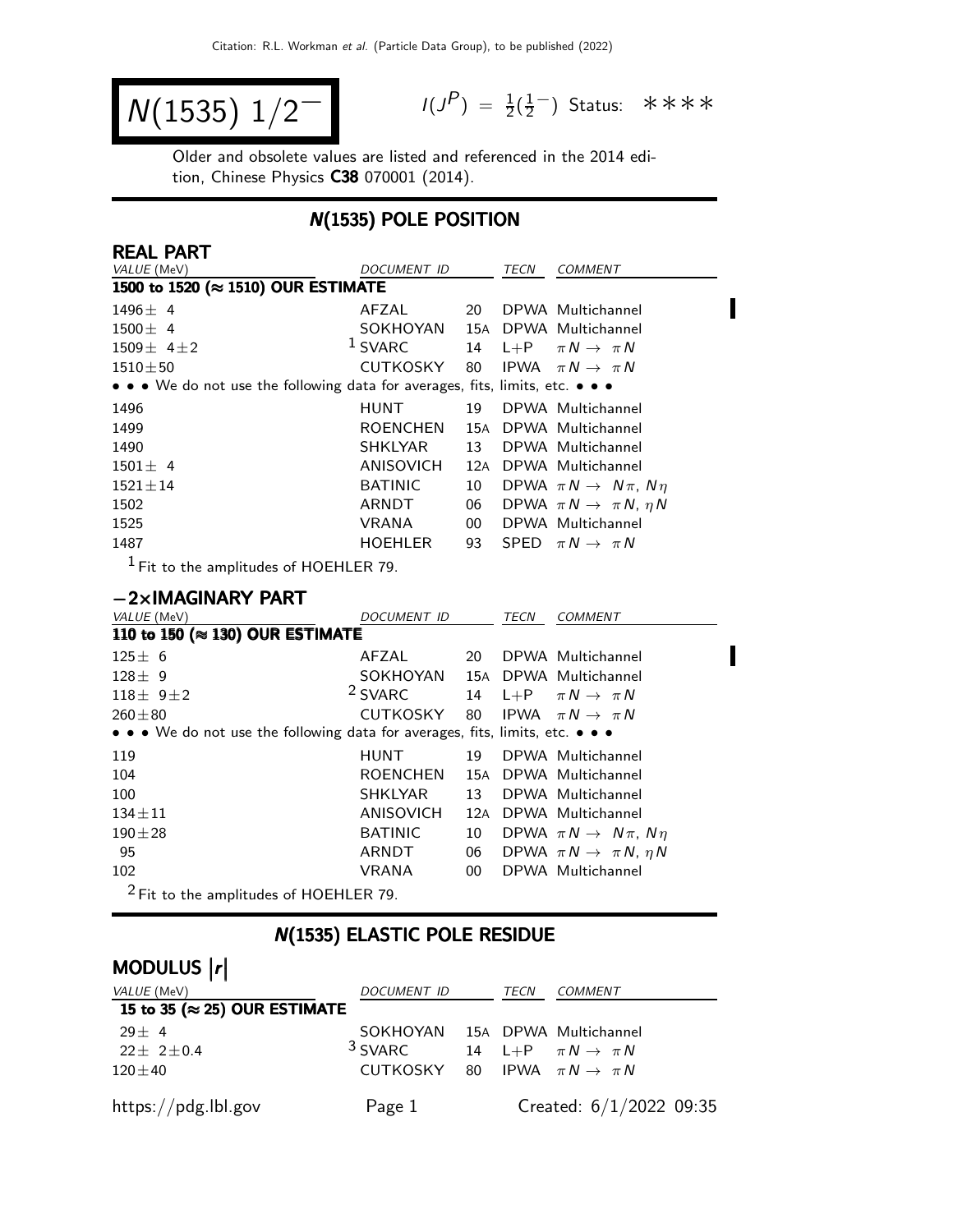• • • We do not use the following data for averages, fits, limits, etc. • • •

| 22         |         | ROENCHEN 15A DPWA Multichannel               |
|------------|---------|----------------------------------------------|
| -15        |         | SHKLYAR 13 DPWA Multichannel                 |
| $31 \pm 4$ |         | ANISOVICH 12A DPWA Multichannel              |
| 68         | BATINIC | 10 DPWA $\pi N \rightarrow N \pi$ , $N \eta$ |
| -16        | ARNDT   | 06 DPWA $\pi N \rightarrow \pi N$ , $\eta N$ |
| $\sim$     |         |                                              |

<sup>3</sup> Fit to the amplitudes of HOEHLER 79.

#### PHASE θ

| VALUE $(^\circ)$                                                              | <i>DOCUMENT ID</i> |    | TECN | <b>COMMENT</b>                            |
|-------------------------------------------------------------------------------|--------------------|----|------|-------------------------------------------|
| $-30$ to 0 ( $\approx -15$ ) OUR ESTIMATE                                     |                    |    |      |                                           |
| $-20 + 10$                                                                    | SOKHOYAN           |    |      | 15A DPWA Multichannel                     |
| $-5\pm 5\pm 3$                                                                | <sup>4</sup> SVARC |    |      | 14 L+P $\pi N \rightarrow \pi N$          |
| $+15 \pm 45$                                                                  | CUTKOSKY           |    |      | 80 IPWA $\pi N \rightarrow \pi N$         |
| • • • We do not use the following data for averages, fits, limits, etc. • • • |                    |    |      |                                           |
| $-46$                                                                         | <b>ROENCHEN</b>    |    |      | 15A DPWA Multichannel                     |
| $-51$                                                                         | SHKLYAR            | 13 |      | DPWA Multichannel                         |
| $-29\pm 5$                                                                    | ANISOVICH          |    |      | 12A DPWA Multichannel                     |
| 12                                                                            | <b>BATINIC</b>     | 10 |      | DPWA $\pi N \rightarrow N \pi$ , $N \eta$ |
| $-16$                                                                         | ARNDT              | 06 |      | DPWA $\pi N \rightarrow \pi N$ , $\eta N$ |
| <sup>4</sup> Fit to the amplitudes of HOEHLER 79.                             |                    |    |      |                                           |

### N(1535) INELASTIC POLE RESIDUE

The "normalized residue" is the residue divided by  $\Gamma_{pole}/2$ .

### Normalized residue in  $N\pi \rightarrow N(1535) \rightarrow N\eta$

| MODULUS PHASE $(^\circ)$                                        |                                                                                                                       | DOCUMENT ID TECN                |  |      | <b>COMMENT</b> |  |  |
|-----------------------------------------------------------------|-----------------------------------------------------------------------------------------------------------------------|---------------------------------|--|------|----------------|--|--|
| $0.43 \pm 0.03$ $-76 \pm 5$                                     |                                                                                                                       | ANISOVICH 12A DPWA Multichannel |  |      |                |  |  |
|                                                                 | • • • We do not use the following data for averages, fits, limits, etc. • • •                                         |                                 |  |      |                |  |  |
| 0.51                                                            | 112                                                                                                                   | ROENCHEN 15A DPWA Multichannel  |  |      |                |  |  |
| Normalized residue in $N\pi \rightarrow N(1535) \rightarrow AK$ |                                                                                                                       |                                 |  |      |                |  |  |
|                                                                 | $MODULUS$ PHASE $(^{\circ})$ DOCUMENT ID                                                                              |                                 |  |      | TECN COMMENT   |  |  |
|                                                                 | • • • We do not use the following data for averages, fits, limits, etc. • • •                                         |                                 |  |      |                |  |  |
| 0.05                                                            | 32                                                                                                                    | ROENCHEN 15A DPWA Multichannel  |  |      |                |  |  |
|                                                                 | Normalized residue in $N\pi \rightarrow N(1535) \rightarrow \Sigma K$                                                 |                                 |  |      |                |  |  |
| <b>MODULUS</b>                                                  | PHASE $(^\circ)$                                                                                                      | DOCUMENT ID                     |  | TECN | <b>COMMENT</b> |  |  |
|                                                                 | • • • We do not use the following data for averages, fits, limits, etc. • • •                                         |                                 |  |      |                |  |  |
| 0.05                                                            | $-69$                                                                                                                 | ROENCHEN 15A DPWA Multichannel  |  |      |                |  |  |
|                                                                 | Normalized residue in $N\pi \to N(1535) \to \Delta \pi$ , D-wave                                                      |                                 |  |      |                |  |  |
| <b>MODULUS</b>                                                  | PHASE $(^\circ)$                                                                                                      | DOCUMENT ID                     |  |      | TECN COMMENT   |  |  |
| $0.11 \pm 0.02$                                                 | $160\,\pm\,20$                                                                                                        | SOKHOYAN 15A DPWA Multichannel  |  |      |                |  |  |
|                                                                 | $\bullet \bullet \bullet$ We do not use the following data for averages, fits, limits, etc. $\bullet \bullet \bullet$ |                                 |  |      |                |  |  |
| $0.12 \pm 0.03$ 145 $\pm$ 17                                    |                                                                                                                       | ANISOVICH 12A DPWA Multichannel |  |      |                |  |  |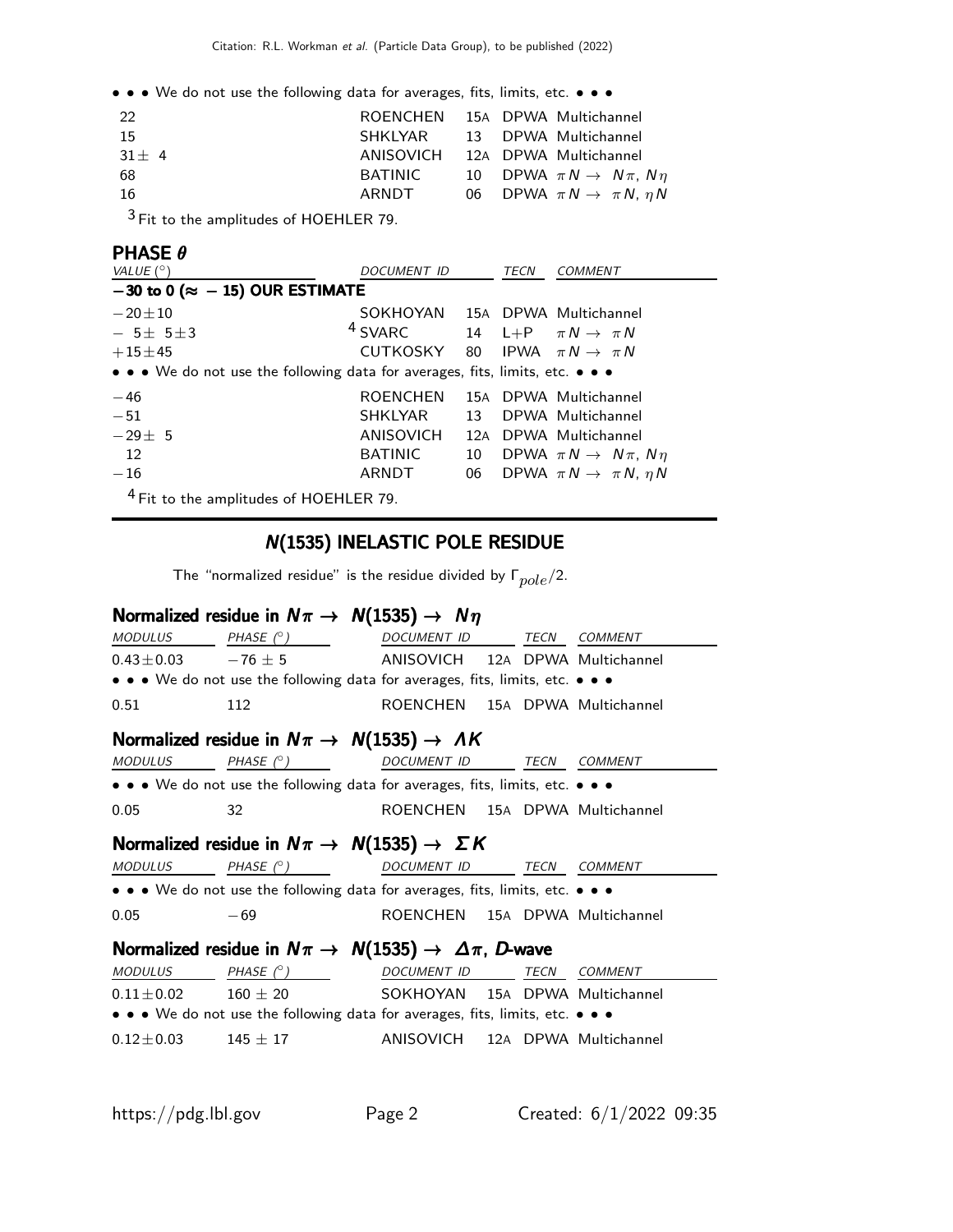### Normalized residue in  $N\pi \rightarrow N(1535) \rightarrow N\sigma$

| <b>MODULUS</b>  | PHASE $(^\circ)$ | DOCUMENT ID                                             | TECN | COMMENT               |
|-----------------|------------------|---------------------------------------------------------|------|-----------------------|
| $0.16 \pm 0.07$ | $25 \pm 40$      | SOKHOYAN 15A DPWA Multichannel                          |      |                       |
|                 |                  | Normalized residue in $N\pi \to N(1535) \to N(1440)\pi$ |      |                       |
| <i>MODULUS</i>  | PHASE (° )       | <i>DOCUMENT ID</i>                                      | TECN | COMMENT               |
| $0.21 \pm 0.14$ | $-45 \pm 50$     | SOKHOYAN                                                |      | 15A DPWA Multichannel |

## N(1535) BREIT-WIGNER MASS

| VALUE (MeV)                                                                   | <i>DOCUMENT ID</i>                         |                 | TECN | COMMENT                                      |
|-------------------------------------------------------------------------------|--------------------------------------------|-----------------|------|----------------------------------------------|
| to 1545 ( $\approx$ 1530) OUR ESTIMATE<br>1515                                |                                            |                 |      |                                              |
| 1525<br>$±$ 2                                                                 | $5$ HUNT                                   | 19              |      | DPWA Multichannel                            |
| ± 6<br>1528                                                                   | KASHEVAROV 17                              |                 |      | DPWA $\gamma p \rightarrow \eta p, \eta' p$  |
| $1517 \pm 4$                                                                  | SOKHOYAN                                   |                 |      | 15A DPWA Multichannel                        |
| $1526 \pm 2$                                                                  | <sup>5</sup> SHKLYAR                       |                 |      | 13 DPWA Multichannel                         |
| $1547.0 \pm 0.7$                                                              | <sup>5</sup> ARNDT                         |                 |      | 06 DPWA $\pi N \rightarrow \pi N$ , $\eta N$ |
| 1550<br>$\pm 40$                                                              | CUTKOSKY                                   |                 |      | 80 IPWA $\pi N \rightarrow \pi N$            |
| $1526 \pm 7$                                                                  | HOEHLER                                    | 79              |      | IPWA $\pi N \rightarrow \pi N$               |
| • • • We do not use the following data for averages, fits, limits, etc. • • • |                                            |                 |      |                                              |
| 1519<br>± 5                                                                   | ANISOVICH                                  |                 |      | 12A DPWA Multichannel                        |
| 1538<br>$\pm$ 1                                                               | $5$ SHRESTHA                               |                 |      | 12A DPWA Multichannel                        |
| $1553 \pm 8$                                                                  | <b>BATINIC</b>                             | 10              |      | DPWA $\pi N \rightarrow N \pi$ , $N \eta$    |
| $1546.7 \pm 2.2$                                                              | ARNDT                                      | 04              |      | DPWA $\pi N \rightarrow \pi N$ , $\eta N$    |
| $1526 \pm 2$                                                                  | PENNER                                     | 02C             |      | DPWA Multichannel                            |
| 1530<br>$\pm 10$                                                              | BAI                                        | 01B             |      | BES $J/\psi \rightarrow p\overline{p}\eta$   |
| 1522<br>$\pm11$                                                               | THOMPSON                                   | 01              |      | CLAS $\gamma^* p \to p \eta$                 |
| 1542<br>$±$ 3                                                                 | <b>VRANA</b>                               | 00 <sup>1</sup> |      | DPWA Multichannel                            |
| $1532 \pm 5$                                                                  | ARMSTRONG 99B DPWA $\gamma^* p \to p \eta$ |                 |      |                                              |
| $5$ Statistical error only.                                                   |                                            |                 |      |                                              |

### N(1535) BREIT-WIGNER WIDTH

|     | VALUE (MeV)                                                                   | <b>DOCUMENT ID</b> |     | <b>TECN</b> | <b>COMMENT</b>                              |  |  |  |  |
|-----|-------------------------------------------------------------------------------|--------------------|-----|-------------|---------------------------------------------|--|--|--|--|
| 125 | to 175 ( $\approx$ 150) OUR ESTIMATE                                          |                    |     |             |                                             |  |  |  |  |
| 147 | ± 5                                                                           | $6$ HUNT           | 19  |             | DPWA Multichannel                           |  |  |  |  |
| 163 | $+25$                                                                         | KASHEVAROV 17      |     |             | DPWA $\gamma p \rightarrow \eta p, \eta' p$ |  |  |  |  |
| 120 | $+10$                                                                         | SOKHOYAN           | 15A |             | DPWA Multichannel                           |  |  |  |  |
| 131 | $\pm 12$                                                                      | $6$ SHKLYAR        | 13  |             | DPWA Multichannel                           |  |  |  |  |
|     | $188.4 \pm 3.8$                                                               | <sup>6</sup> ARNDT | 06  |             | DPWA $\pi N \rightarrow \pi N$ , $\eta N$   |  |  |  |  |
| 240 | $+80$                                                                         | <b>CUTKOSKY</b>    | 80  |             | IPWA $\pi N \rightarrow \pi N$              |  |  |  |  |
|     | $120 + 20$                                                                    | <b>HOEHLER</b>     | 79  |             | IPWA $\pi N \rightarrow \pi N$              |  |  |  |  |
|     | • • • We do not use the following data for averages, fits, limits, etc. • • • |                    |     |             |                                             |  |  |  |  |
| 128 | ±14                                                                           | ANISOVICH          |     |             | 12A DPWA Multichannel                       |  |  |  |  |
| 141 | $+4$                                                                          | $6$ SHRESTHA       | 12A |             | DPWA Multichannel                           |  |  |  |  |
| 182 | $+25$                                                                         | <b>BATINIC</b>     | 10  |             | DPWA $\pi N \rightarrow N \pi$ , $N \eta$   |  |  |  |  |
| 129 | $\pm$ 8                                                                       | PENNER             | 02C |             | DPWA Multichannel                           |  |  |  |  |
| 95  | ±25                                                                           | BAI                | 01B | BES         | $J/\psi \rightarrow p\overline{p}\eta$      |  |  |  |  |
| 143 | $+18$                                                                         | <b>THOMPSON</b>    | 01  | <b>CLAS</b> | $\gamma^* p \to p \eta$                     |  |  |  |  |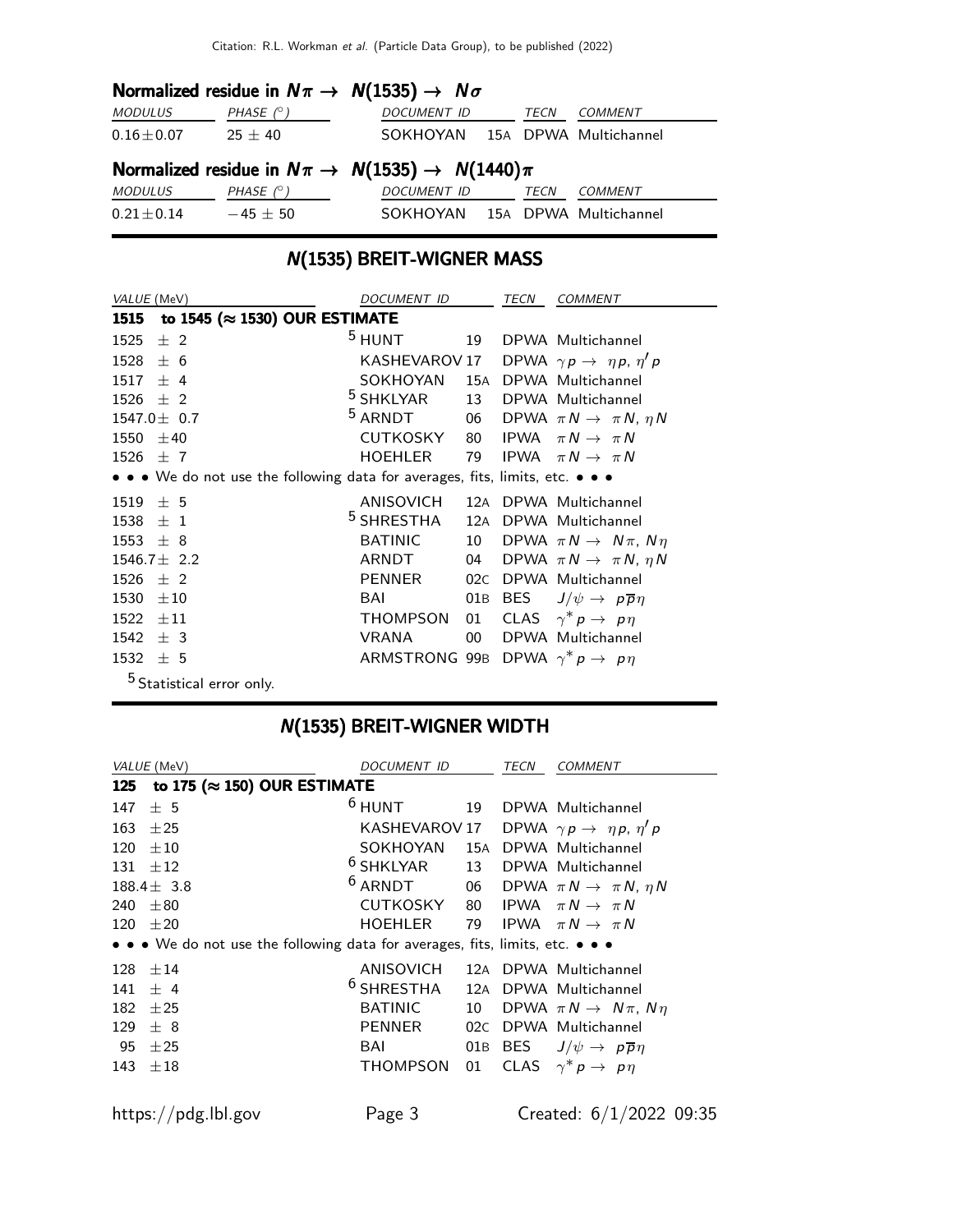| $112 + 19$ | VRANA                                      |  | 00 DPWA Multichannel |
|------------|--------------------------------------------|--|----------------------|
| $154 + 20$ | ARMSTRONG 99B DPWA $\gamma^* p \to p \eta$ |  |                      |
|            |                                            |  |                      |

6 Statistical error only.

### N(1535) DECAY MODES

The following branching fractions are our estimates, not fits or averages.

|                       | Mode                                   | Fraction $(\Gamma_i/\Gamma)$ |
|-----------------------|----------------------------------------|------------------------------|
| $\Gamma_1$            | $N\pi$                                 | $32 - 52 \%$                 |
| $\Gamma_2$            | $N\eta$                                | $30 - 55 \%$                 |
| $\Gamma_3$            | $N \pi \pi$                            | $4 - 31 \%$                  |
| $\Gamma_4$            | $\Delta(1232)\pi$ , D-wave             | $1 - 4\%$                    |
| $\Gamma_{5}$          | $N \rho$                               | $2 - 17 \%$                  |
| $\Gamma_6$            | $N\rho$ , $S=1/2$ , <i>S</i> -wave     | $2 - 16 \%$                  |
| $\Gamma_7$            | $N\rho$ , S=3/2, D-wave                | ${<}1\%$                     |
| $\Gamma_8$            | $N\sigma$                              | $2 - 10 \%$                  |
| $\Gamma_{\mathsf{Q}}$ | $N(1440)\pi$                           | $5 - 12 \%$                  |
|                       | $\Gamma_{10}$ $p\gamma$ , helicity=1/2 | $0.15 - 0.30 \%$             |
| $\Gamma_{11}$         | $n\gamma$ , helicity=1/2               | $0.01 - 0.25 \%$             |

#### N(1535) BRANCHING RATIOS

| $\Gamma(N\pi)/\Gamma_{\rm total}$                                             |                            |       |             |                                              | $\Gamma_1/\Gamma$                   |
|-------------------------------------------------------------------------------|----------------------------|-------|-------------|----------------------------------------------|-------------------------------------|
| VALUE $(\% )$                                                                 | <b>DOCUMENT ID</b>         |       | <b>TECN</b> | <b>COMMENT</b>                               |                                     |
| 32-52 % OUR ESTIMATE                                                          |                            |       |             |                                              |                                     |
| $±$ 2<br>42                                                                   | $^7$ HUNT                  | 19    |             | DPWA Multichannel                            |                                     |
| ± 5<br>52                                                                     | SOKHOYAN                   | 15A   |             | DPWA Multichannel                            |                                     |
| 35 $\pm$ 3                                                                    | 7 SHKLYAR                  | 13    |             | DPWA Multichannel                            |                                     |
| $35.5 \pm 0.2$                                                                | <sup>7</sup> ARNDT         |       |             | 06 DPWA $\pi N \rightarrow \pi N$ , $\eta N$ |                                     |
| $\pm 10$<br>50                                                                | <b>CUTKOSKY</b>            | 80    |             | IPWA $\pi N \rightarrow \pi N$               |                                     |
| 38 $\pm$ 4                                                                    | <b>HOEHLER</b>             | 79    |             | IPWA $\pi N \rightarrow \pi N$               |                                     |
| • • • We do not use the following data for averages, fits, limits, etc. • • • |                            |       |             |                                              |                                     |
| 54 $\pm$ 5                                                                    | <b>ANISOVICH</b>           | 12A   |             | DPWA Multichannel                            |                                     |
| $+1$<br>37                                                                    | <sup>7</sup> SHRESTHA      | 12A   |             | DPWA Multichannel                            |                                     |
| $\pm$ 7<br>46                                                                 | <b>BATINIC</b>             | 10    |             | DPWA $\pi N \rightarrow N \pi$ , $N \eta$    |                                     |
| $36 \pm 1$                                                                    | PENNER                     | 02C   |             | DPWA Multichannel                            |                                     |
| 35 $\pm$ 8                                                                    | <b>VRANA</b>               | $00-$ |             | DPWA Multichannel                            |                                     |
| <sup>7</sup> Statistical error only.                                          |                            |       |             |                                              |                                     |
| $\Gamma(N\eta)/\Gamma_{\rm total}$                                            |                            |       |             |                                              | $\mathsf{\Gamma_2}/\mathsf{\Gamma}$ |
| VALUE $(\%)$                                                                  | <b>DOCUMENT ID</b>         |       | <b>TECN</b> | <b>COMMENT</b>                               |                                     |
| 30-55 % OUR ESTIMATE                                                          |                            |       |             |                                              |                                     |
| $41 \pm 4$                                                                    | <b>MUELLER</b>             | 20    |             | DPWA Multichannel                            |                                     |
| $43 \pm 3$                                                                    | $8$ HUNT                   | 19    |             | DPWA Multichannel                            |                                     |
| $41 \pm 4$                                                                    | <sup>9</sup> KASHEVAROV 17 |       |             | DPWA $\gamma p \rightarrow \eta p, \eta' p$  |                                     |
| $58 \pm 4$                                                                    | <sup>8</sup> SHKLYAR       | 13    |             | DPWA Multichannel                            |                                     |
| https://pdg.lbl.gov                                                           | Page 4                     |       |             | Created: $6/1/2022$ 09:35                    |                                     |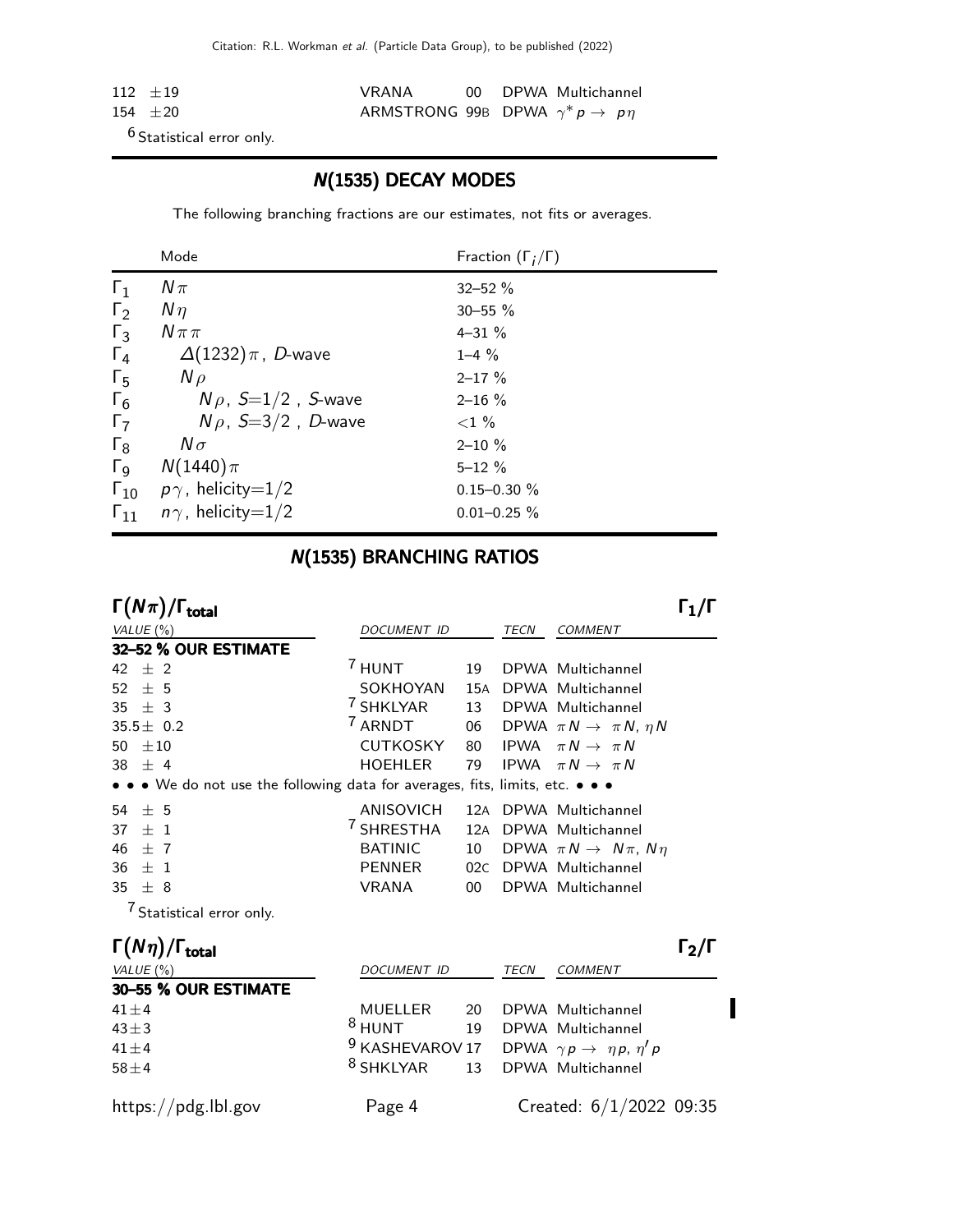| $33\pm5$                                                                      | ANISOVICH                      |     |      | 12A DPWA Multichannel                     |                                     |
|-------------------------------------------------------------------------------|--------------------------------|-----|------|-------------------------------------------|-------------------------------------|
| $53 \pm 1$                                                                    | <b>PENNER</b>                  |     |      | 02C DPWA Multichannel                     |                                     |
| $51\pm5$                                                                      | <b>VRANA</b>                   | 00  |      | DPWA Multichannel                         |                                     |
| • • • We do not use the following data for averages, fits, limits, etc. • • • |                                |     |      |                                           |                                     |
| $41 \pm 2$                                                                    | $^8$ SHRESTHA                  |     |      | 12A DPWA Multichannel                     |                                     |
| $50 \pm 7$                                                                    | <b>BATINIC</b>                 | 10  |      | DPWA $\pi N \rightarrow N \pi$ , $N \eta$ |                                     |
| <sup>8</sup> Statistical error only.                                          |                                |     |      |                                           |                                     |
| <sup>9</sup> Assuming $A_{1/2} = 0.115 \text{ GeV}^{-1/2}$ .                  |                                |     |      |                                           |                                     |
| $\Gamma(N\eta)/\Gamma(N\pi)$                                                  |                                |     |      |                                           | $\Gamma_2/\Gamma_1$                 |
| <b>VALUE</b>                                                                  | DOCUMENT ID                    |     | TECN | <i>COMMENT</i>                            |                                     |
| • • • We do not use the following data for averages, fits, limits, etc. • • • |                                |     |      |                                           |                                     |
| $0.95 \pm 0.03$                                                               | AZNAURYAN 09                   |     |      | CLAS $\pi$ , $\eta$ electroproduction     |                                     |
|                                                                               |                                |     |      |                                           |                                     |
| $\Gamma(\Delta(1232)\pi, D$ -wave)/ $\Gamma_{\text{total}}$                   |                                |     |      |                                           | $\Gamma_4/\Gamma$                   |
| VALUE (%)<br>1-4 % OUR ESTIMATE                                               | DOCUMENT ID                    |     | TECN | COMMENT                                   |                                     |
| $3 \pm 1$                                                                     | ADAMCZEW20                     |     |      | DPWA Multichannel                         |                                     |
| ${<}1.1$                                                                      | $10$ HUNT                      | 19  |      | DPWA Multichannel                         |                                     |
| $2.5 \pm 1.5$                                                                 | SOKHOYAN 15A DPWA Multichannel |     |      |                                           |                                     |
| • • We do not use the following data for averages, fits, limits, etc. • • •   |                                |     |      |                                           |                                     |
| $2.5 \pm 1.5$                                                                 | ANISOVICH                      |     |      | 12A DPWA Multichannel                     |                                     |
| $1.8 + 0.8$                                                                   | $^{\rm 10}$ SHRESTHA           |     |      | 12A DPWA Multichannel                     |                                     |
| $1 \pm 1$                                                                     | <b>VRANA</b>                   | 00  |      | DPWA Multichannel                         |                                     |
| 10 Statistical error only.                                                    |                                |     |      |                                           |                                     |
| $\Gamma(N\rho, S=1/2$ , S-wave)/ $\Gamma_{\rm total}$                         |                                |     |      |                                           | $\mathsf{\Gamma}_6/\mathsf{\Gamma}$ |
| VALUE (%)                                                                     | DOCUMENT ID                    |     | TECN | <b>COMMENT</b>                            |                                     |
| 2-16 % OUR ESTIMATE                                                           |                                |     |      |                                           |                                     |
| $2.7 \pm 0.6$                                                                 | ADAMCZEW20                     |     |      | DPWA Multichannel                         |                                     |
| 14 $\pm 2$                                                                    | $11$ HUNT                      | 19  |      | DPWA Multichannel                         |                                     |
| $11$ Statistical error only.                                                  |                                |     |      |                                           |                                     |
| $\Gamma(N\rho, S=3/2, D$ -wave)/ $\Gamma_{\rm total}$                         |                                |     |      |                                           | $\mathsf{\Gamma}_7/\mathsf{\Gamma}$ |
| VALUE (%)                                                                     | DOCUMENT ID                    |     | TECN | COMMENT                                   |                                     |
| <1 % OUR ESTIMATE                                                             |                                |     |      |                                           |                                     |
| $0.5\pm0.5$                                                                   | ADAMCZEW20                     |     |      | DPWA Multichannel                         |                                     |
| ${<}0.3$                                                                      | $12$ HUNT                      | 19  |      | DPWA Multichannel                         |                                     |
| 12 Statistical error only.                                                    |                                |     |      |                                           |                                     |
| $\Gamma(N\sigma)/\Gamma_{\rm total}$                                          |                                |     |      |                                           | $\mathsf{\Gamma}_8/\mathsf{\Gamma}$ |
| VALUE $(\%)$                                                                  | <b>DOCUMENT ID</b>             |     | TECN | <b>COMMENT</b>                            |                                     |
| 2-10 % OUR ESTIMATE                                                           |                                |     |      |                                           |                                     |
| $<$ 1                                                                         | $13$ HUNT                      | 19  |      | DPWA Multichannel                         |                                     |
| $6 \pm 4$                                                                     | SOKHOYAN                       |     |      | 15A DPWA Multichannel                     |                                     |
| • • We do not use the following data for averages, fits, limits, etc. • • •   |                                |     |      |                                           |                                     |
| $1.5\pm0.5$                                                                   | <sup>13</sup> SHRESTHA         | 12A |      | DPWA Multichannel                         |                                     |
| 2 $\pm 1$                                                                     | <b>VRANA</b>                   | 00  |      | DPWA Multichannel                         |                                     |
| <sup>13</sup> Statistical error only.                                         |                                |     |      |                                           |                                     |
| https://pdg.lbl.gov                                                           | Page 5                         |     |      | Created: $6/1/2022$ 09:35                 |                                     |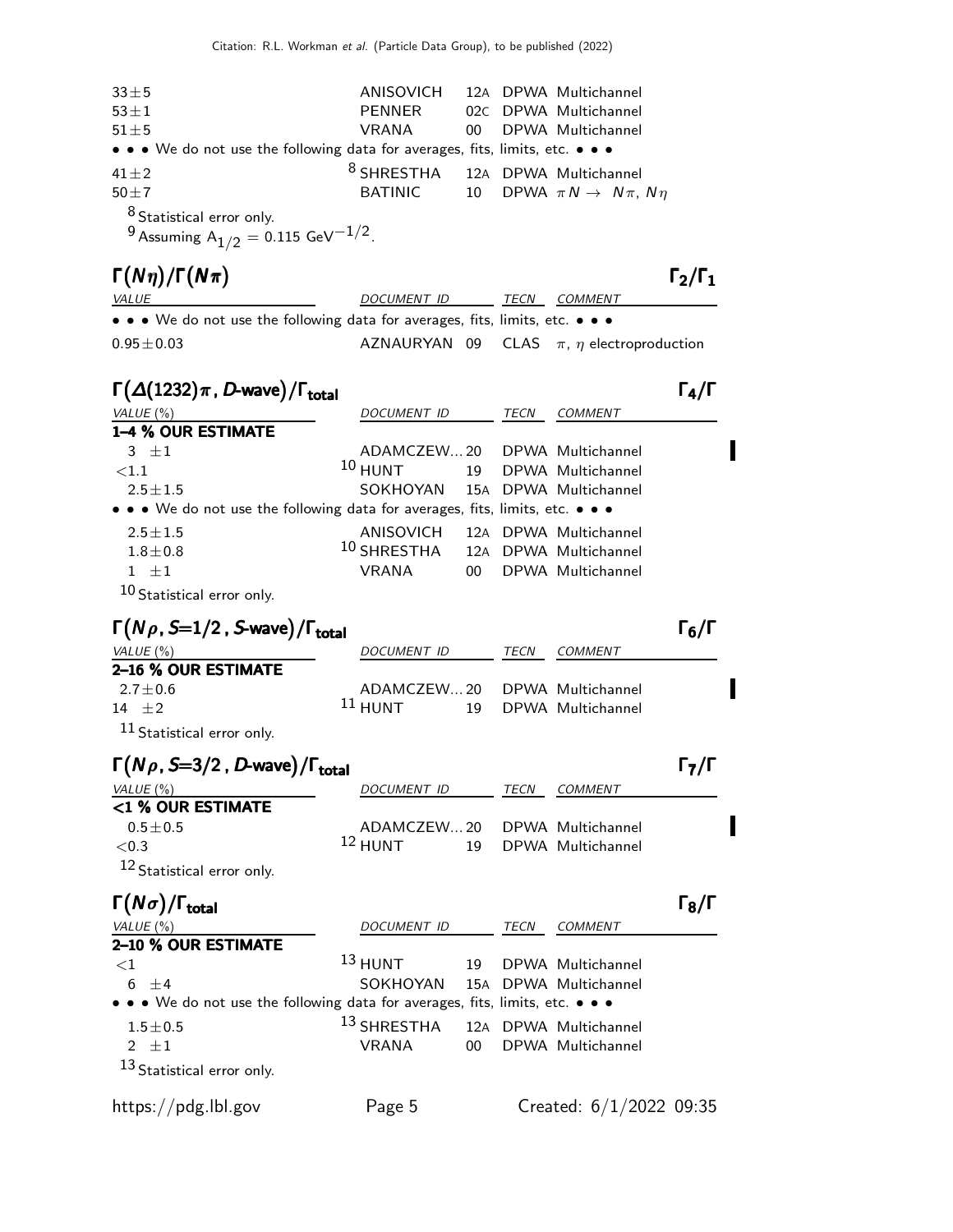| $\Gamma(N(1440)\pi)/\Gamma_{\text{total}}$                                    |                                                  |             |                   | $\Gamma_{9}/\Gamma$ |
|-------------------------------------------------------------------------------|--------------------------------------------------|-------------|-------------------|---------------------|
| VALUE $(\% )$                                                                 | DOCUMENT ID                                      | <b>TECN</b> | <b>COMMENT</b>    |                     |
| 5-12 % OUR ESTIMATE                                                           |                                                  |             |                   |                     |
| < 0.01                                                                        | <sup>14</sup> HUNT 19 DPWA Multichannel          |             |                   |                     |
| 12<br>$+8$                                                                    | SOKHOYAN 15A DPWA Multichannel                   |             |                   |                     |
| $+2$<br>8                                                                     | <sup>14</sup> STAROSTIN 03 $\pi^- p \to n3\pi^0$ |             |                   |                     |
| • • • We do not use the following data for averages, fits, limits, etc. • • • |                                                  |             |                   |                     |
| < 1                                                                           | 14 SHRESTHA 12A DPWA Multichannel                |             |                   |                     |
| 10<br>$+9$                                                                    | VRANA 00                                         |             | DPWA Multichannel |                     |
| 11                                                                            |                                                  |             |                   |                     |

<sup>14</sup> This value is an estimate made using simplest assumptions.

#### N(1535) PHOTON DECAY AMPLITUDES AT THE POLE

## $N(1535) \rightarrow p\gamma$ , helicity-1/2 amplitude  $A_{1/2}$

| MODULUS (GeV <sup>-1/2</sup> )                                                | PHASE $(^\circ)$  | DOCUMENT ID                     |     | TECN        | <b>COMMENT</b>        |
|-------------------------------------------------------------------------------|-------------------|---------------------------------|-----|-------------|-----------------------|
| $0.093 \pm 0.009$                                                             | $8 \pm 4$         | ANISOVICH 17D DPWA Multichannel |     |             |                       |
| $0.050 \pm 0.004$                                                             | $-14^{+12}_{-10}$ | <sup>15</sup> ROENCHEN          | 14  | <b>DPWA</b> |                       |
| • • • We do not use the following data for averages, fits, limits, etc. • • • |                   |                                 |     |             |                       |
| $0.114 \pm 0.008$                                                             | $10 \pm 5$        | ANISOVICH                       |     |             | 15A DPWA Multichannel |
| 0.106                                                                         | 5.2               | <b>ROENCHEN</b>                 | 15A |             | DPWA Multichannel     |
| $0.114 \pm 0.008$                                                             | $10 \pm 5$        | SOKHOYAN                        |     |             | 15A DPWA Multichannel |
| <sup>15</sup> T-Matrix amplitude                                              |                   |                                 |     |             |                       |

## $N(1535) \rightarrow n\gamma$ , helicity-1/2 amplitude A<sub>1/2</sub>

| MODULUS (GeV $^{-1/2}$ ) PHASE (° )                                           |         | <i>DOCUMENT ID</i>              | TECN | <i>COMMENT</i> |
|-------------------------------------------------------------------------------|---------|---------------------------------|------|----------------|
| $-0.088 \pm 0.004$                                                            | $5 + 4$ | ANISOVICH 17D DPWA Multichannel |      |                |
| • • • We do not use the following data for averages, fits, limits, etc. • • • |         |                                 |      |                |
| $-0.095 \pm 0.006$                                                            | $8 + 5$ | ANISOVICH 15A DPWA Multichannel |      |                |

### N(1535) BREIT-WIGNER PHOTON DECAY AMPLITUDES

## $N(1535) \rightarrow p\gamma$ , helicity-1/2 amplitude  $A_{1/2}$

| VALUE (GeV $-1/2$ )                                                           | DOCUMENT ID                 |    | TECN | <b>COMMENT</b>                        |  |  |
|-------------------------------------------------------------------------------|-----------------------------|----|------|---------------------------------------|--|--|
| 0.090 to 0.120 (≈ 0.105) OUR ESTIMATE                                         |                             |    |      |                                       |  |  |
| $0.107 \pm 0.003$                                                             | $16$ HUNT                   | 19 |      | DPWA Multichannel                     |  |  |
| $0.101 + 0.007$                                                               | SOKHOYAN                    |    |      | 15A DPWA Multichannel                 |  |  |
| $0.091 \pm 0.004$                                                             | $^{16}$ SHKLYAR $\qquad$ 13 |    |      | DPWA Multichannel                     |  |  |
| $0.128 \pm 0.004$                                                             | $16$ WORKMAN                |    |      | 12A DPWA $\gamma N \rightarrow N \pi$ |  |  |
| $0.091 \pm 0.002$                                                             | $^{16}$ DUGGER              | 07 |      | DPWA $\gamma N \rightarrow \pi N$     |  |  |
| • • • We do not use the following data for averages, fits, limits, etc. • • • |                             |    |      |                                       |  |  |
| $0.105 \pm 0.010$                                                             | ANISOVICH                   |    |      | 12A DPWA Multichannel                 |  |  |
| $0.059 \pm 0.003$                                                             | $^{16}$ SHRESTHA            |    |      | 12A DPWA Multichannel                 |  |  |
| 0.066                                                                         | <b>DRECHSEL</b>             | 07 |      | DPWA $\gamma N \rightarrow \pi N$     |  |  |
| 0.090                                                                         | <b>PENNER</b>               |    |      | 02D DPWA Multichannel                 |  |  |
| $\sim$                                                                        |                             |    |      |                                       |  |  |

16 Statistical error only.